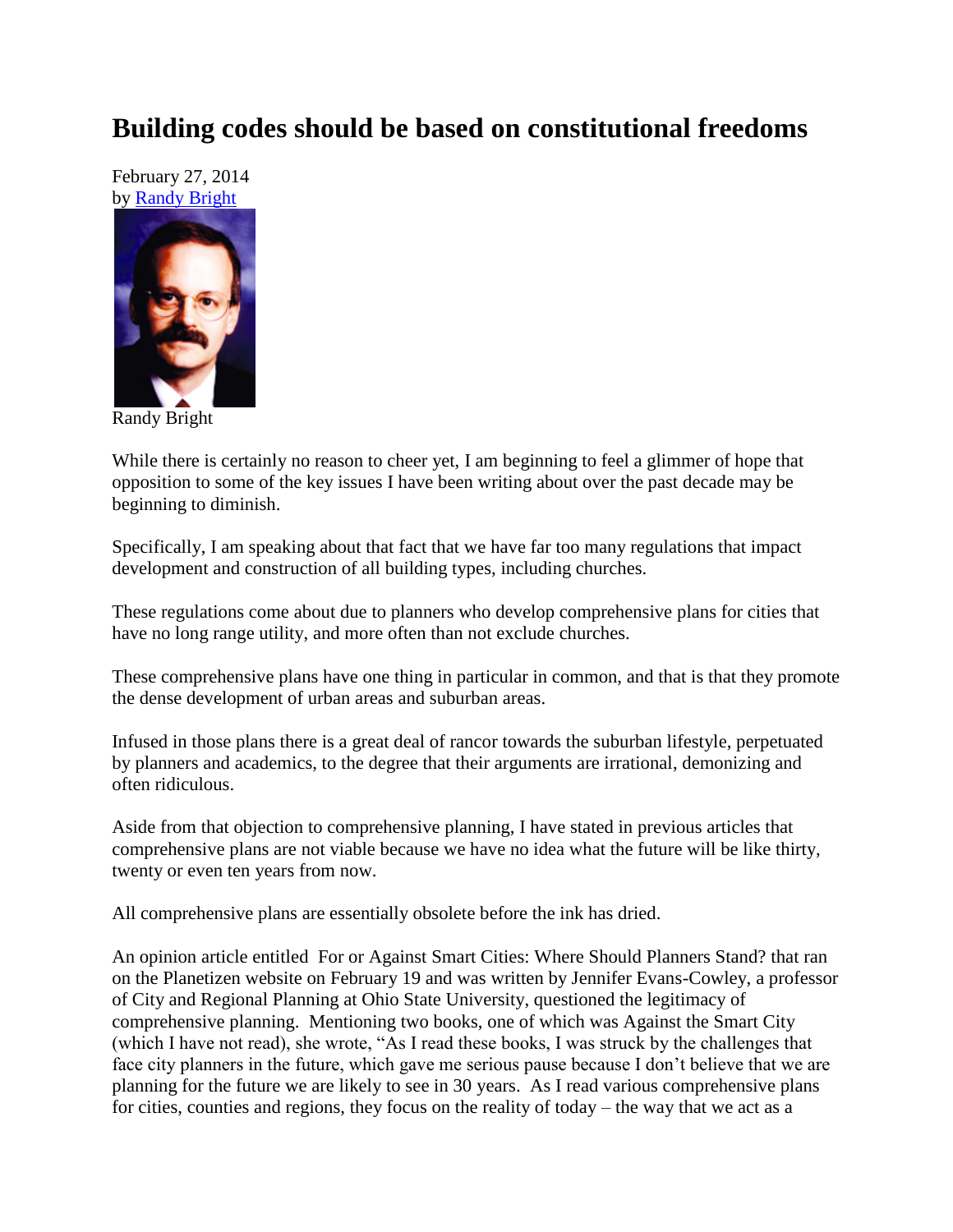society here and now. They don't seem to recognize the vastly different future that is likely to come. And the future that is forecasted rarely considers the role technology will play in reshaping our cities."

She is correct that technology will play a huge role in our future, but what she did not consider was that the loss of constitutional freedoms, especially in regard to personal and property rights, will dictate how that technology will be used.

But, at least she is beginning to question the conventional thought being promoted by urban planners and academics, and that is progress.

Another person who is beginning to challenge the status quo is none other than the New Urbanism guru himself, Andres Duany, and he has given his recent efforts to challenge regulations a name – the Project for Lean Urbanism.

According to an article in the Miami Herald, "Miami architect and planner Andres Duany learned how to subvert the rules when he mapped out Seaside, the neo-retro Florida beach town that brought walkable mixed-use neighborhoods – actually prohibited in most places by restrictive zoning codes – back into vogue, launching the influential New Urbanism movement.

Now, armed with a new \$600,000 Knight Foundation grant, he's taking aim at a new target: the rising tide of bureaucracy and red tape that he says prevent young builders and entrepreneurs from starting up small-bore development and business enterprises to energize cities, towns and neighborhoods."

The article quoted Duany: "To get a building built in a city is fantastically complicated. The codes are rigmarole.

There is no way you can figure them out yourself. You have to hire lawyers and consultants. So the result is that everything is left to big corporations and big developers."

Exactly. Yes. While I don't agree with Duany in a lot of things, I do agree with him in this – there are too many regulations.

Unfortunately, I think that he will discover, if he hasn't already, that many or most regulations find their roots in political or environmental movements, and that many of the regulations trickle down from the behemoths of the federal government.

Duany exemplifies Lean Urbanism in Detroit, where long-standing regulations are being set aside in order to help them recover after being destroyed by corruption and liberal policies.

But unless those regulations are eradicated, they will return.

My advice to Jennifer Evans-Cowley and to Andres Duany is the same as I have espoused for years: what few codes and planning there should be should be based on the principles found in